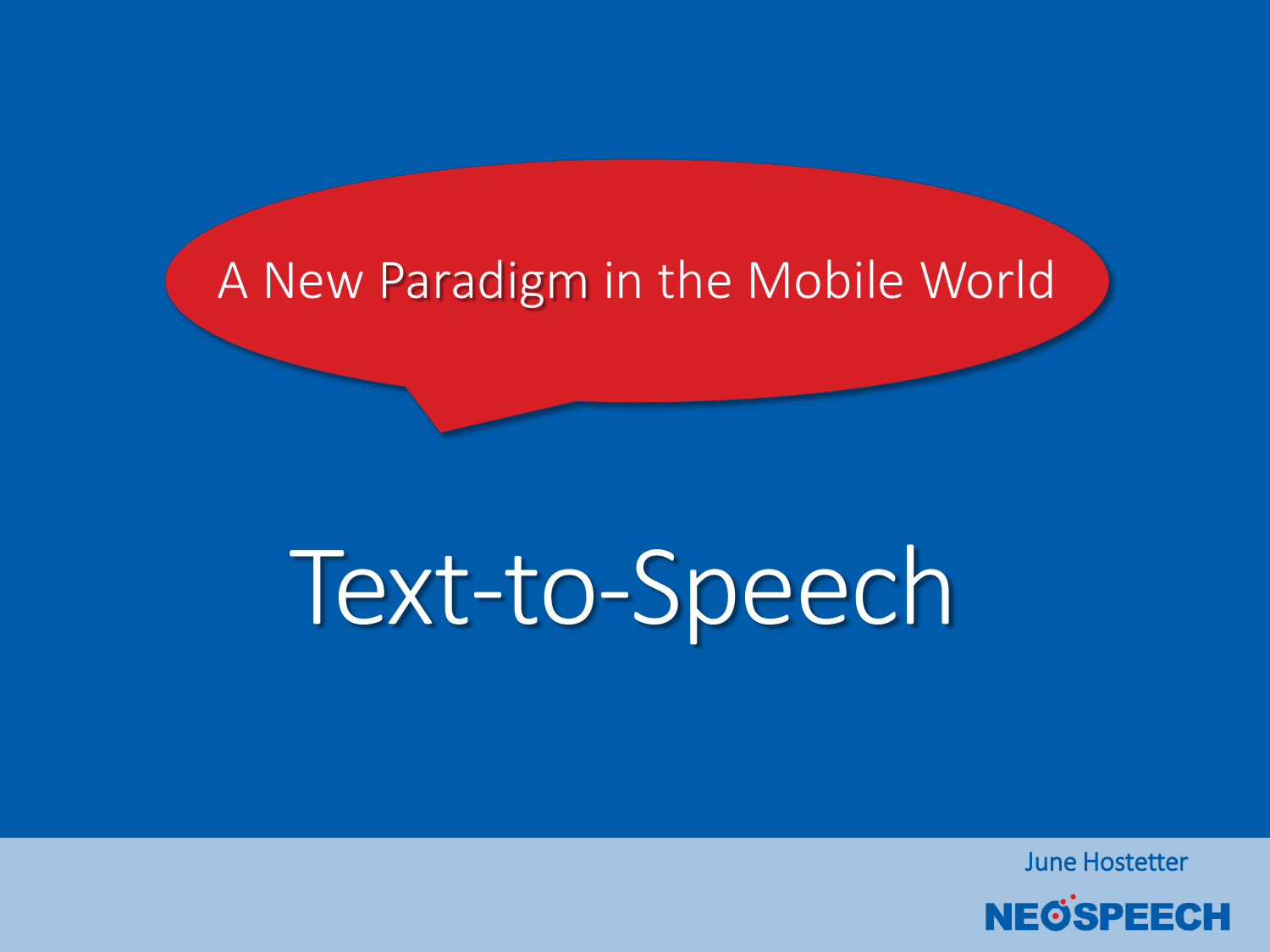#### **Overview**

Mapping the Personal Assistant

- Speech Recognition/ NLP
- Text-to-Speech/ NLP
- Case Studies and Key Players

Text-to-Speech Deployment Models

- Cloud
- Embedded HQ and HTS

Future of Personal Assistant, Mobile and Text-to-Speech

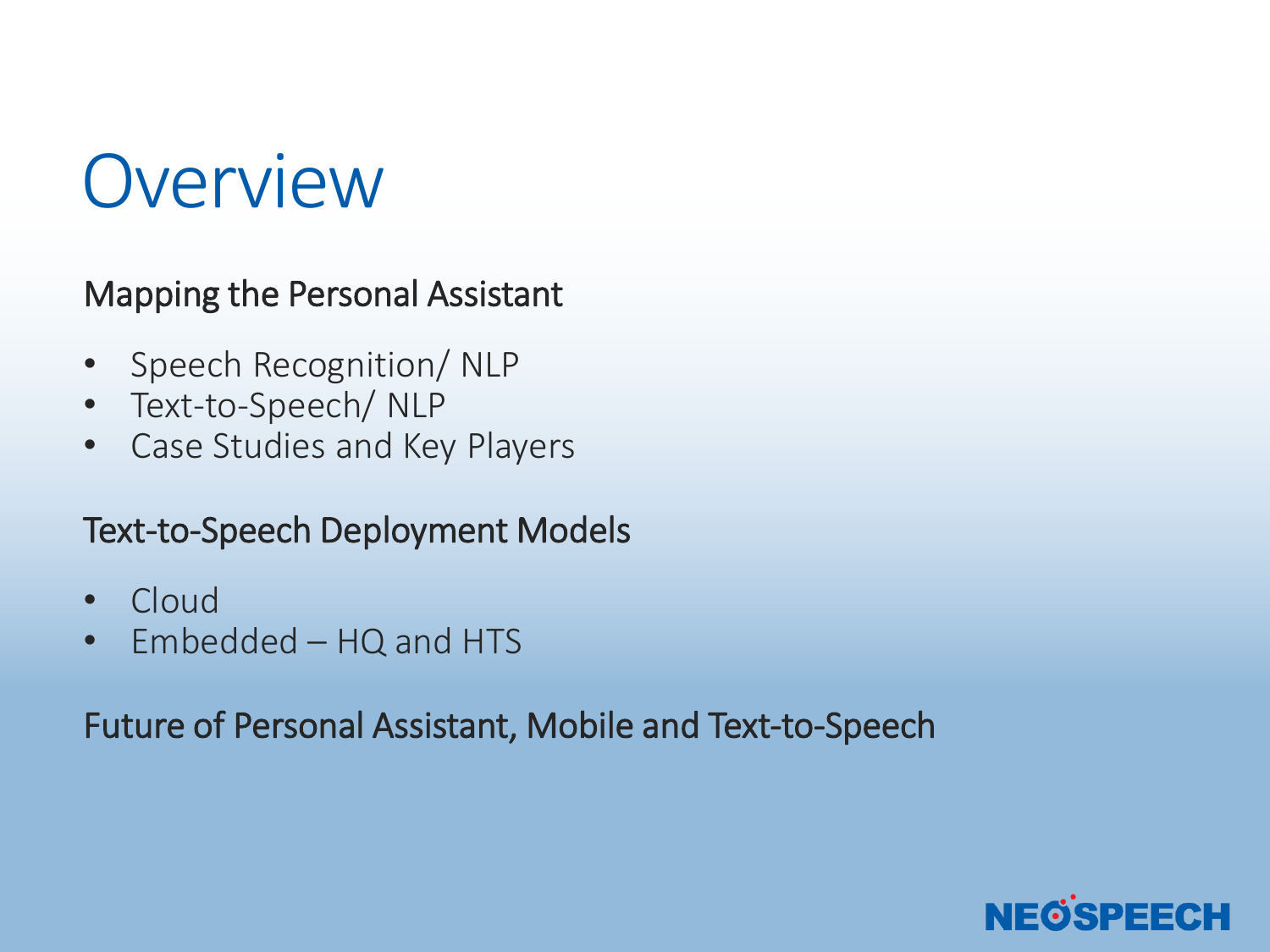#### Mapping the Personal Assistant

#### Common Uses

- Voice
- A.I. (Artificial Intelligence)
- Search/Information

#### Emergent

- Avatar/Character
- Entertainment
- Voice/A.I.
- Organizer
- Search/Information

#### Future

- Common Uses
- Entertainment
- Wearable
- Companionship
- Additional features

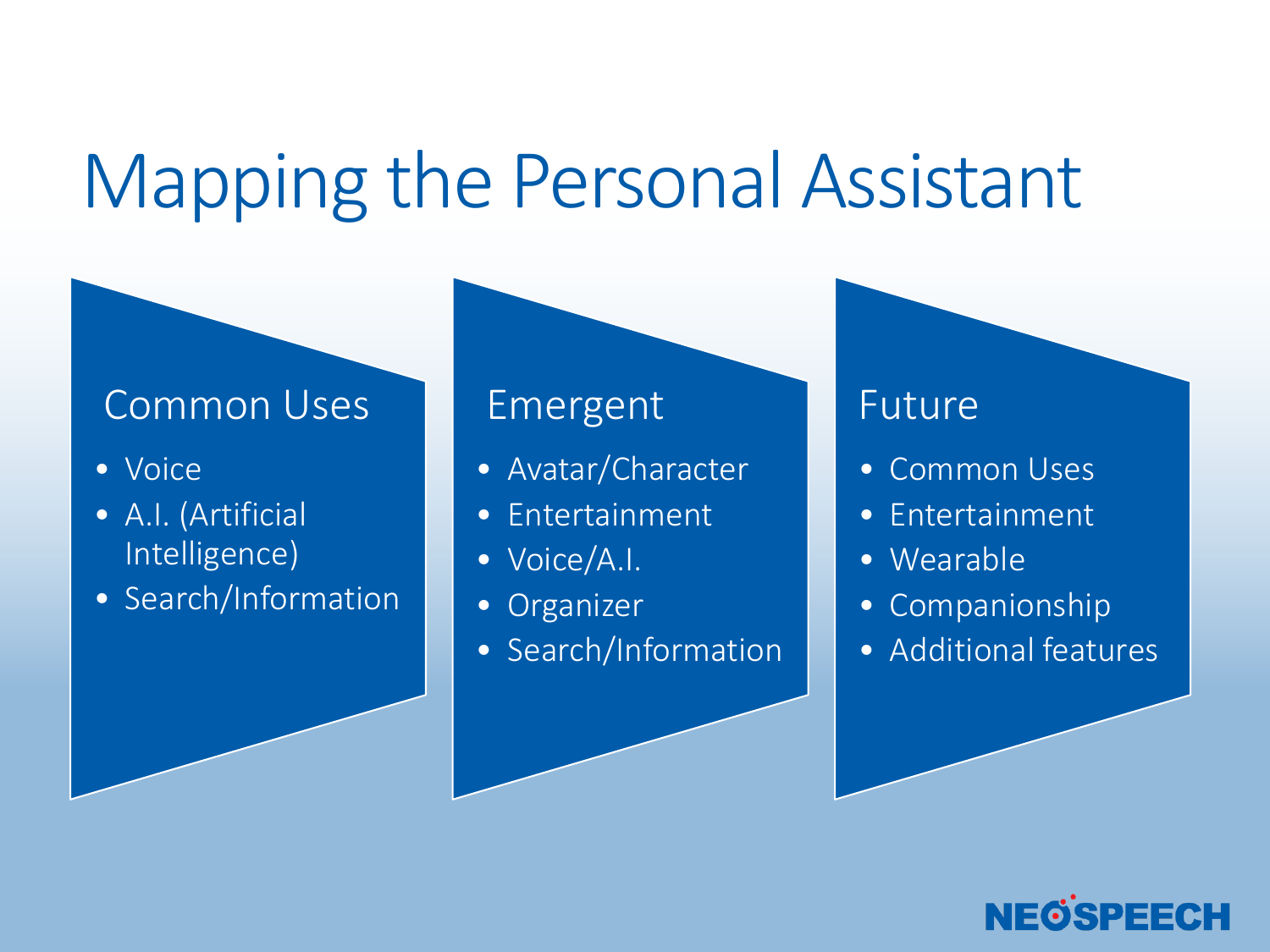#### Common Use Elements



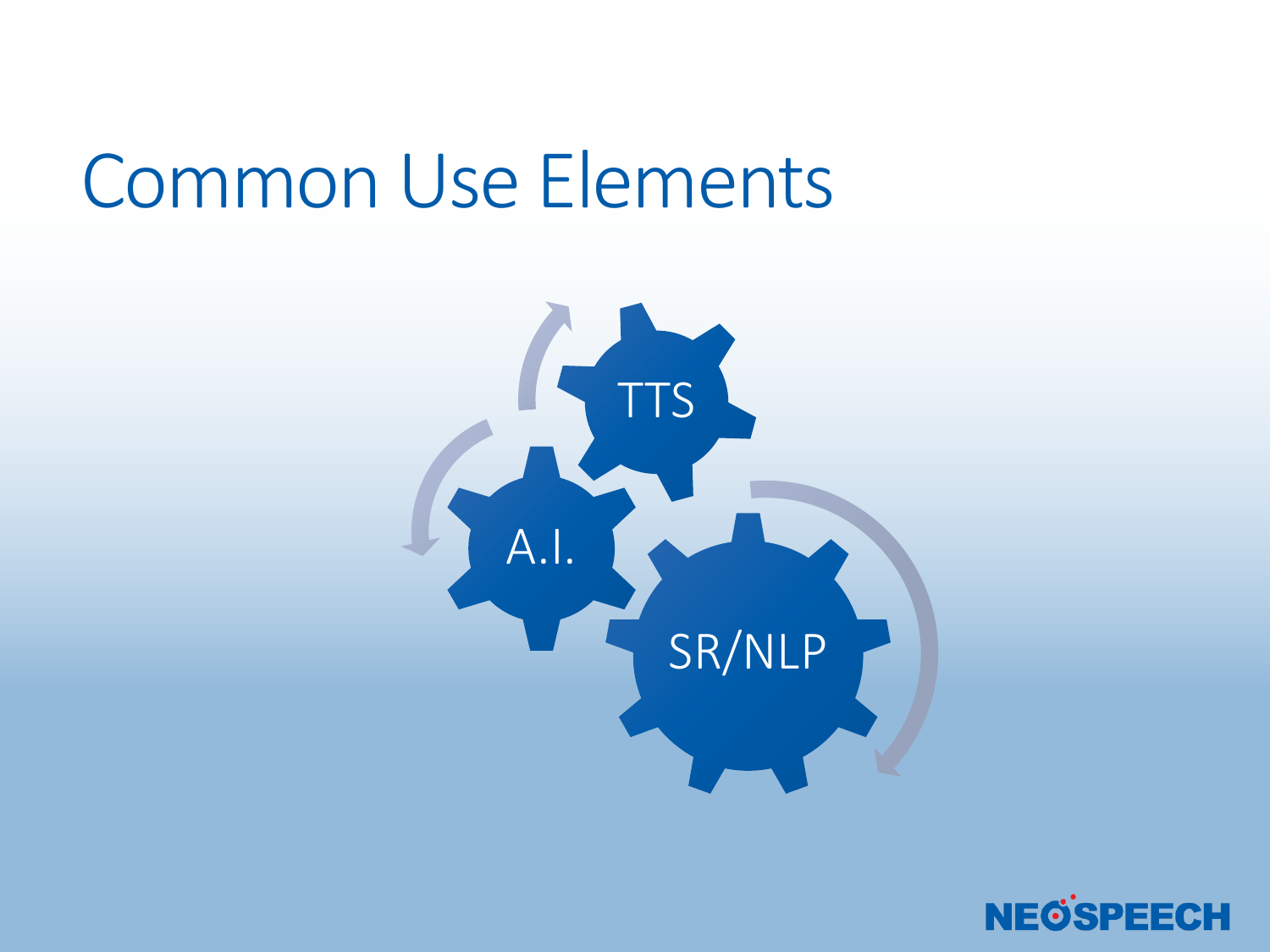#### Emergent PA "Components"



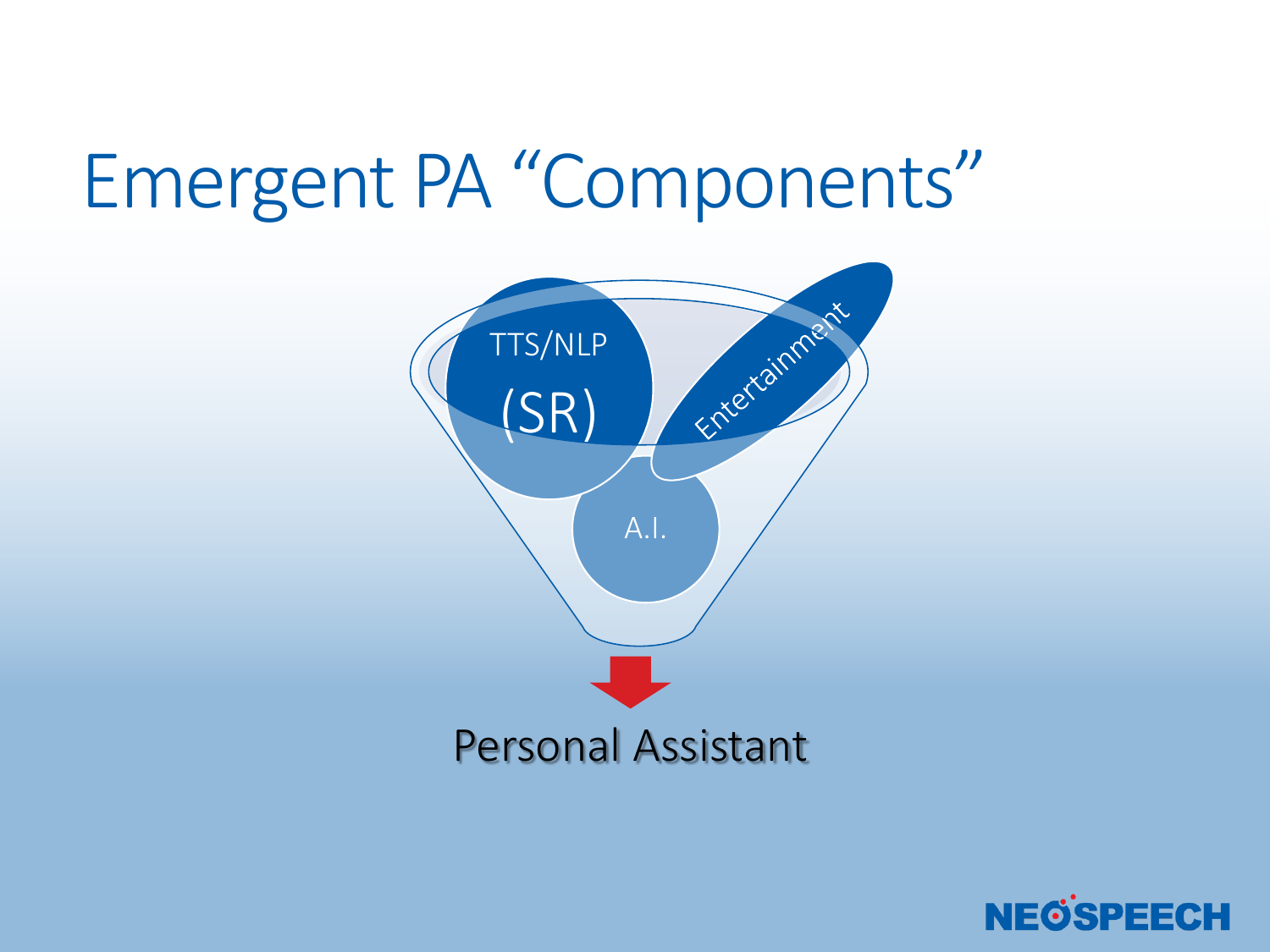### Common Use Case Studies: Voice and A.I.

 Siri™ (iPhone/ SR, Samantha TTS) Vokul™ (iOS/ SR, Julie, Paul TTS) iris (Android/ SR, Optional TTS) Skyvi (Android/ SR, Optional TTS) Cluzee (Android/ SR, Optional TTS)

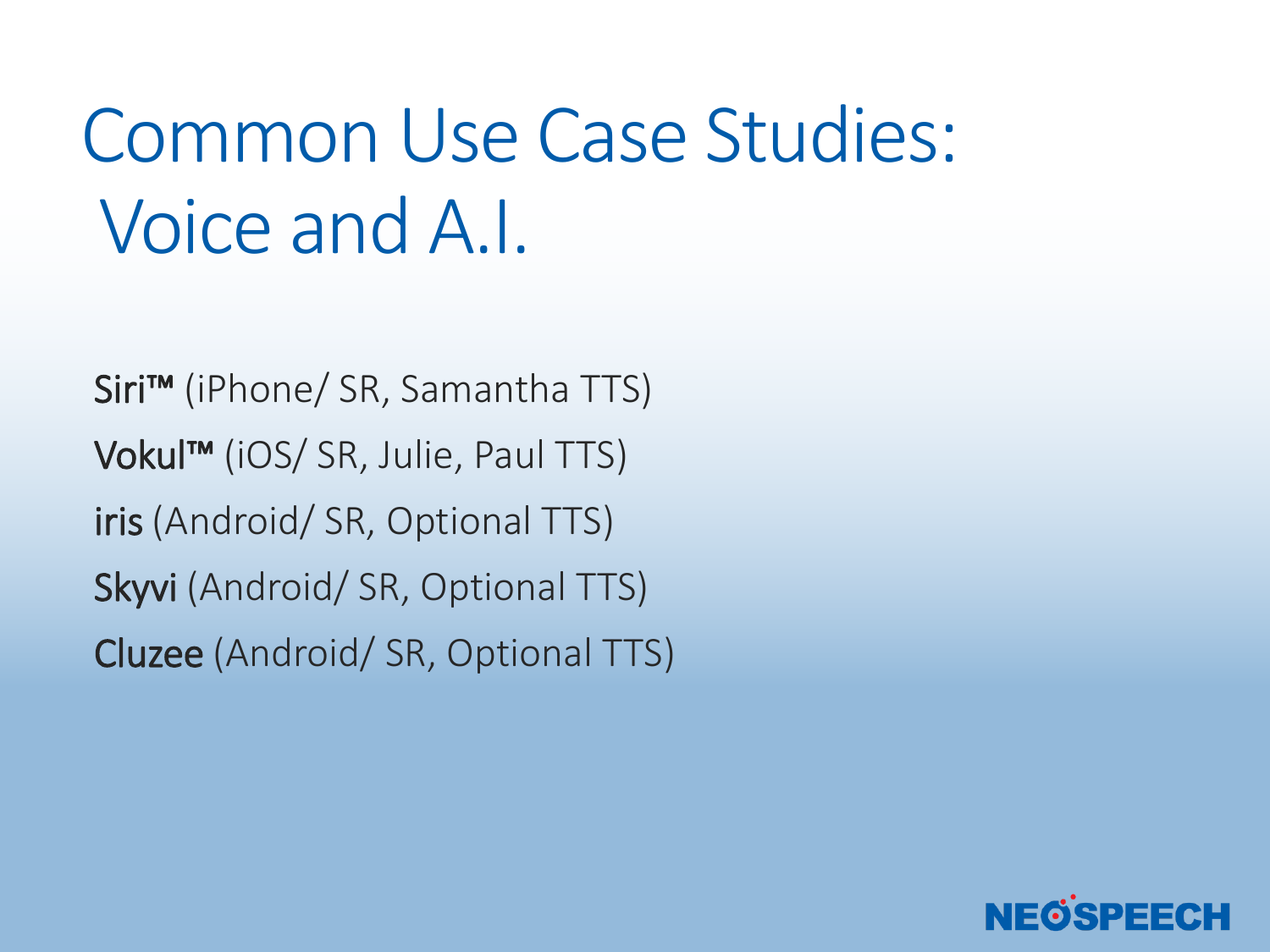#### Case Study: Vokul™

With Vokul, you can perform many useful tasks without pressing any buttons! Use Vokul to:

Dictate text messages. Dictate emails. Post to Twitter and Facebook. DJ music, podcasts, audiobooks, & iTunes. U lectures. Control the audio player with your voice. Call contacts in your address book. Listen to your Twitter and Facebook feeds. Get the current date and time.



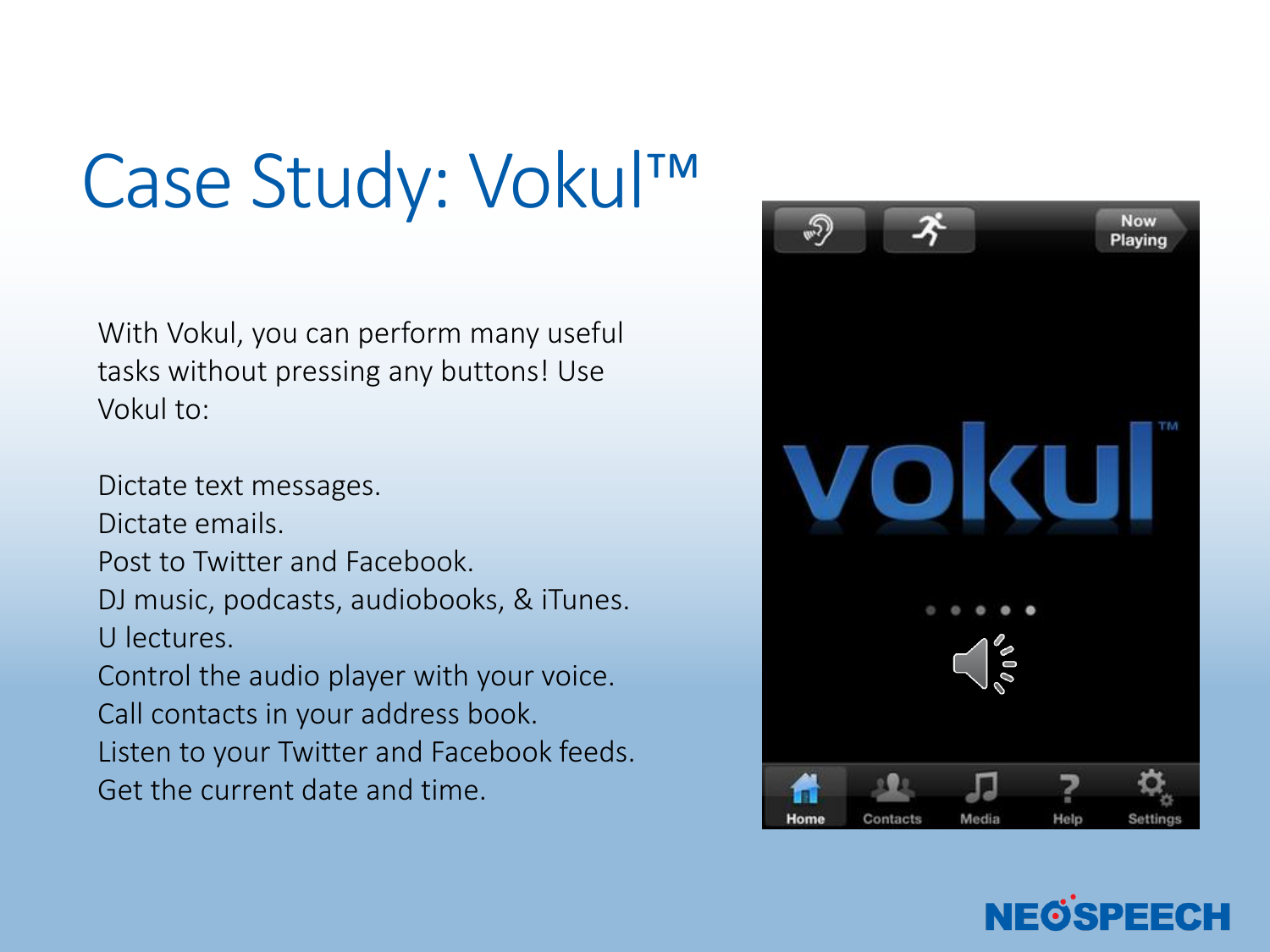#### Case Study: Vokul™

How to call someone using Vokul…



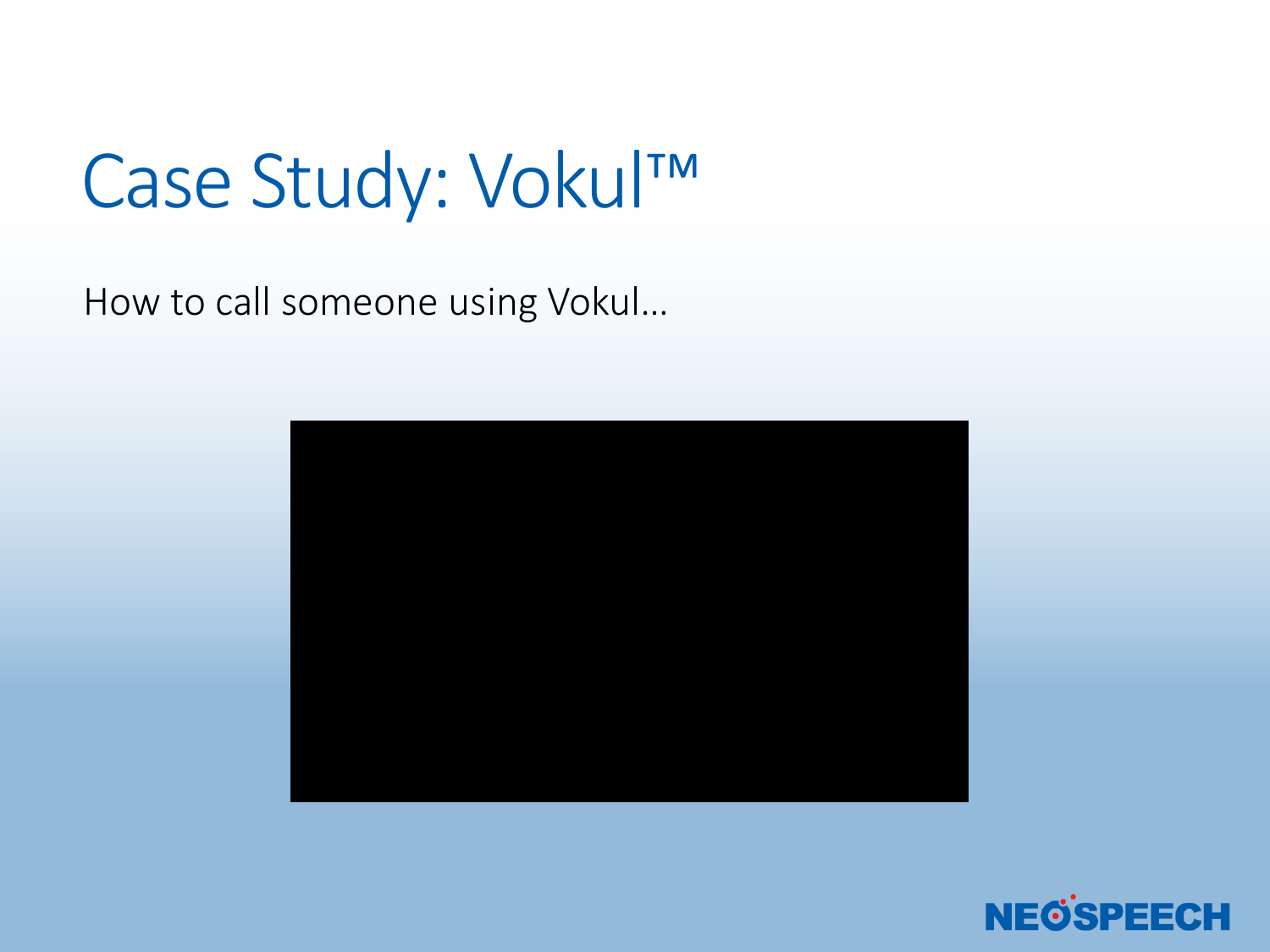### Case Study: Cluzee

Cluzee Brain - Intelligence based algorithms (patent pending), runs in the cloud



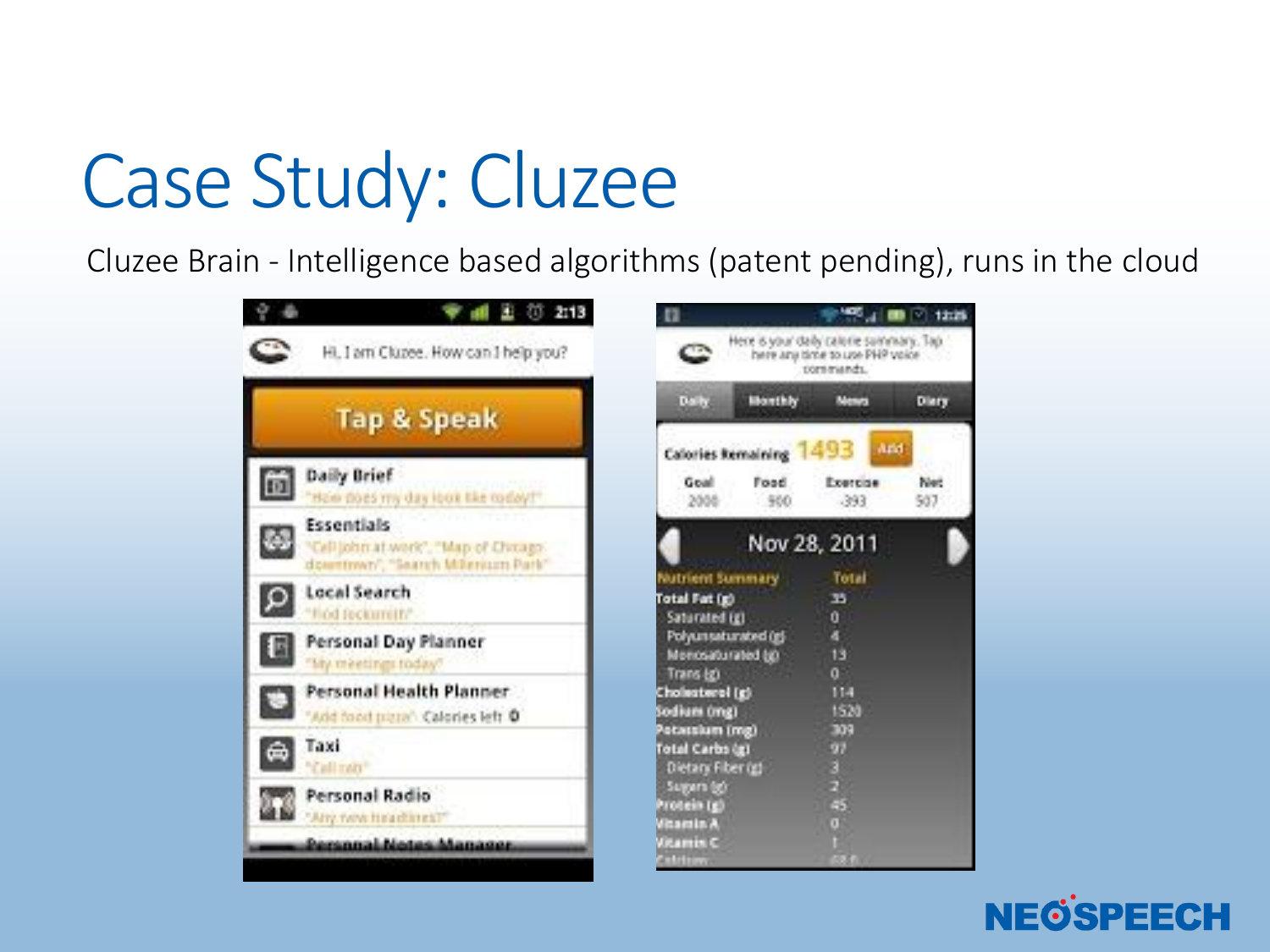#### iOS Text-to-Speech



Voice Assistant for news, email and more.



Voice Dream Reader

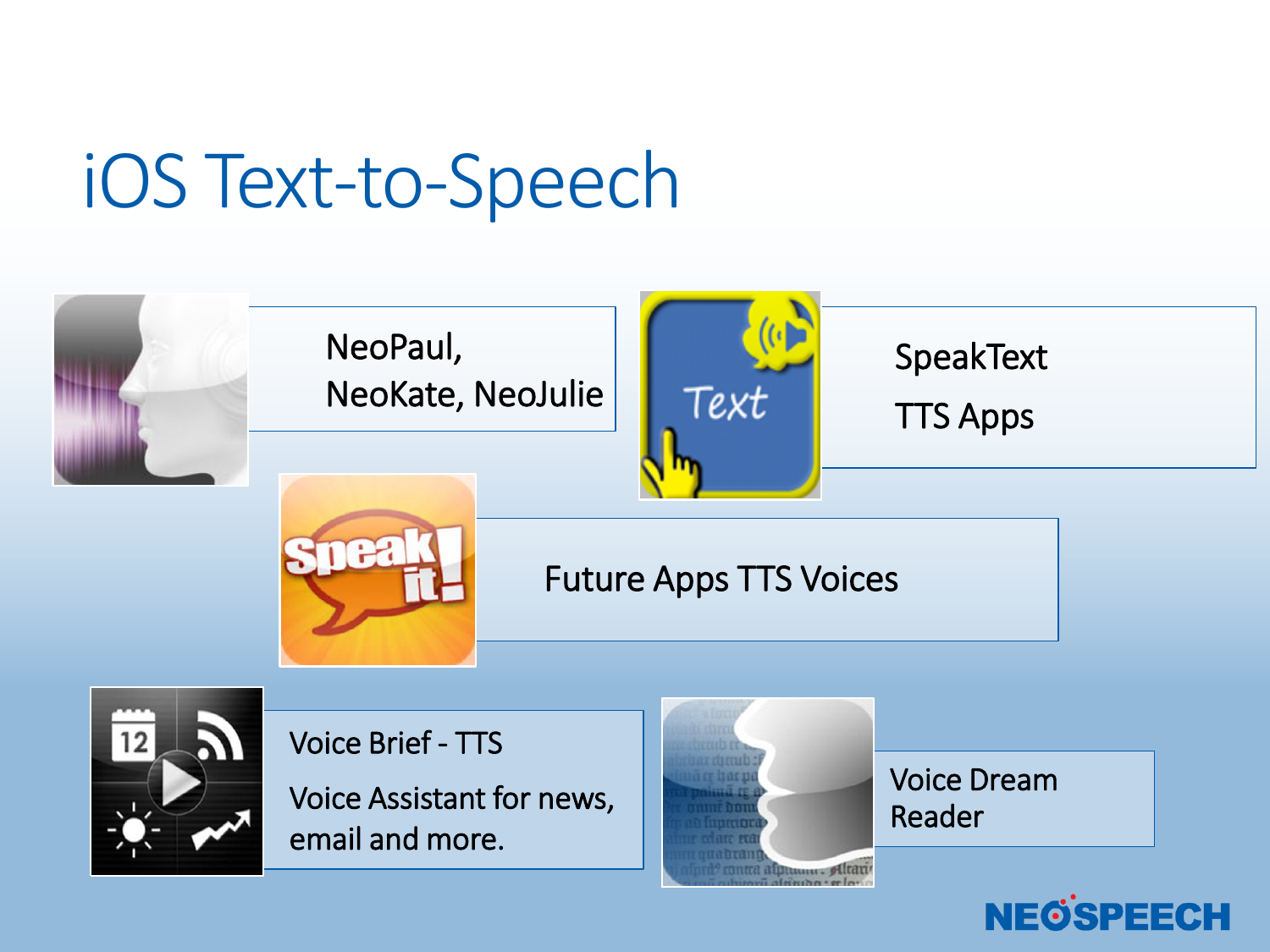#### Android Text-to-Speech



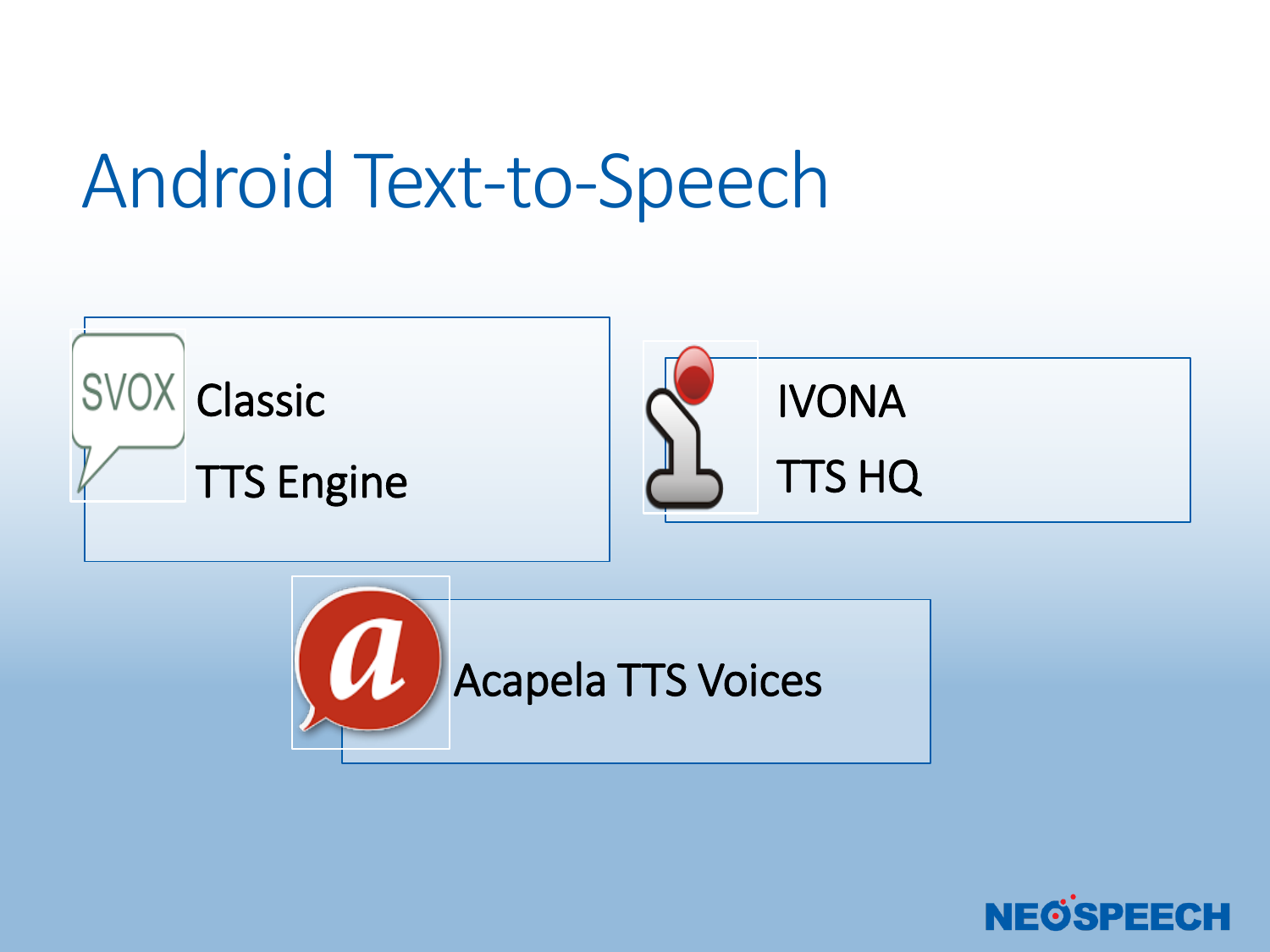#### Emergent Uses: Entertainment

**EverFriends** 

(SR, SVOX/ NeoSpeech TTS)

Tom Loves Angela

Talking Angela (Optional SR, Julie TTS)

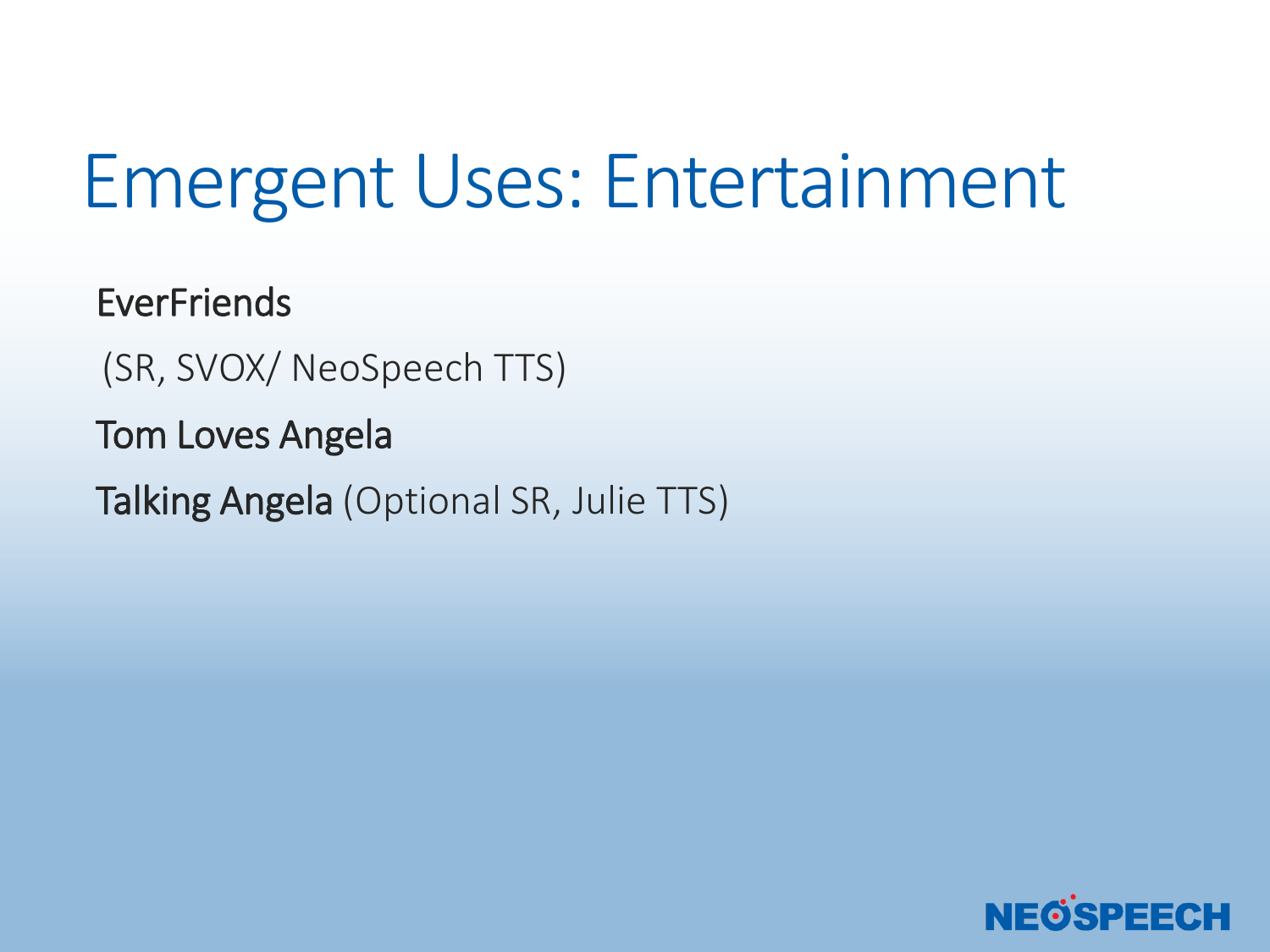#### Case Study: EverFriends



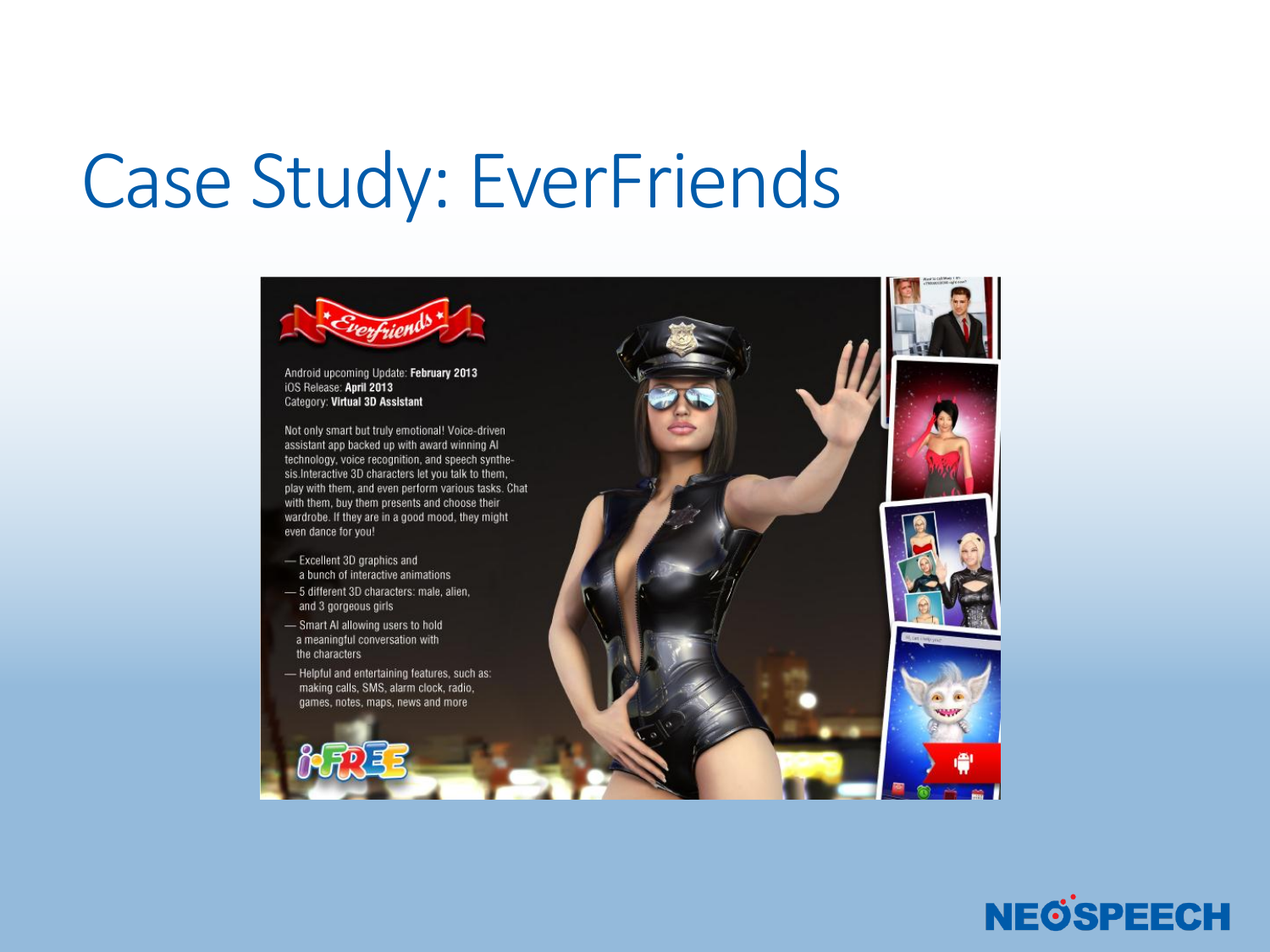#### Case Study: EverFriends

Voice-driven Virtual Assistant



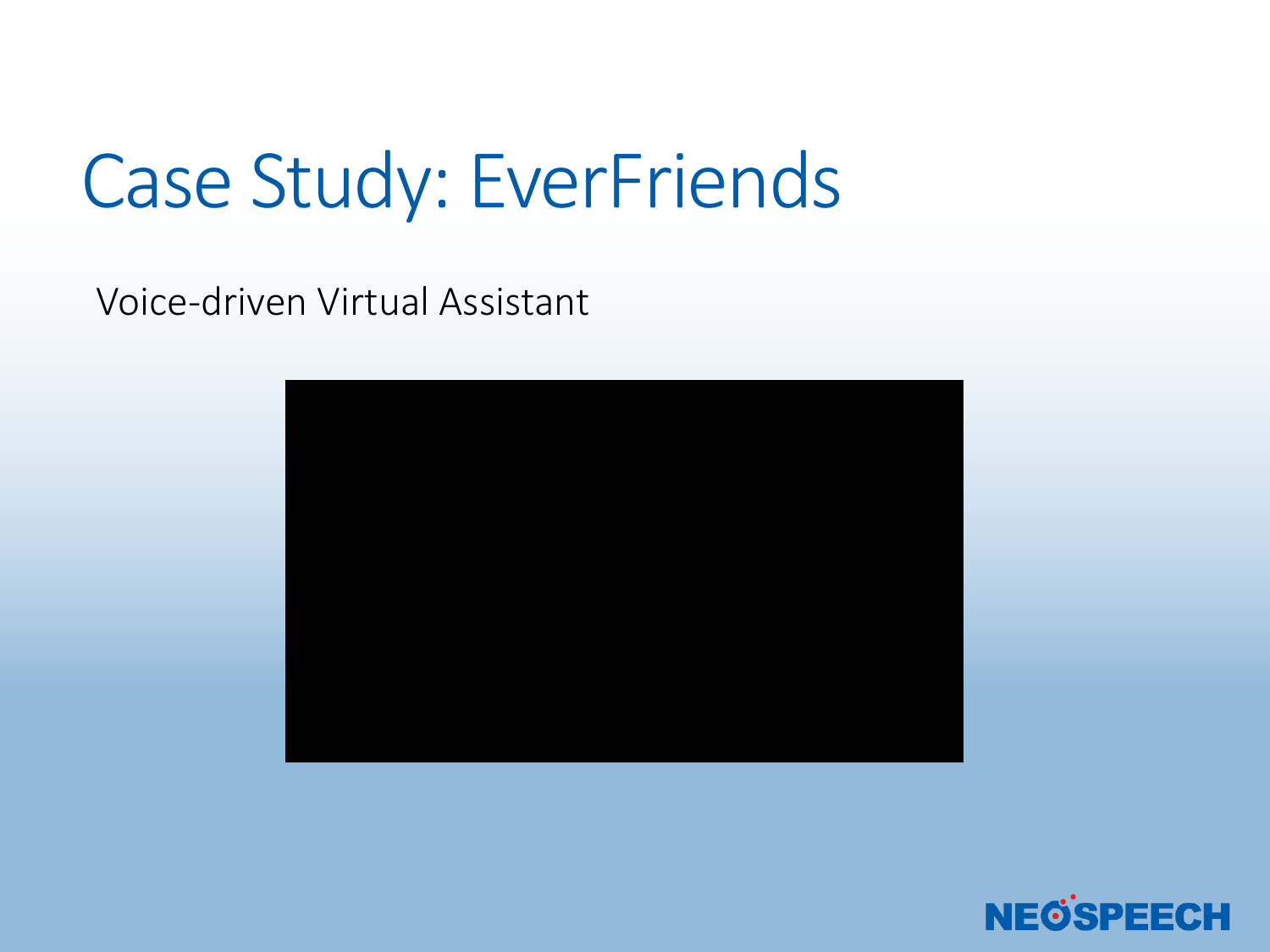## Case Study: Talking Angela

Outfit7 (over 500M downloads) Julie TTS voice + Optional SR (Android)

Two ways to communicate:

Type text to "talk" with Angela.

Speak to Angela using Google Speech engine.

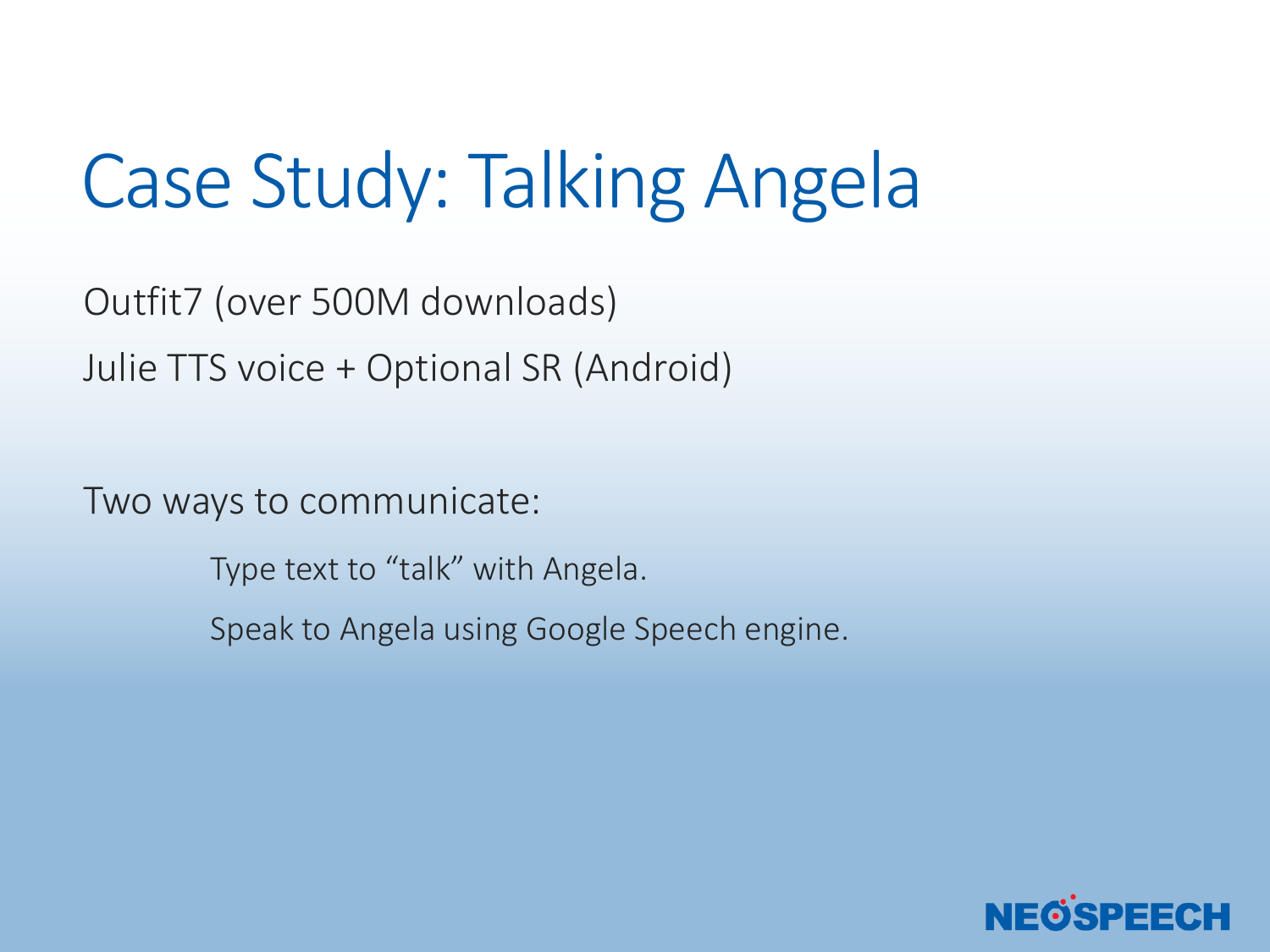#### Case Study: Talking Angela



Type to Angela (NeoSpeech Engine) Speak to Angela (Android Google + NeoSpeech Speech Engine)

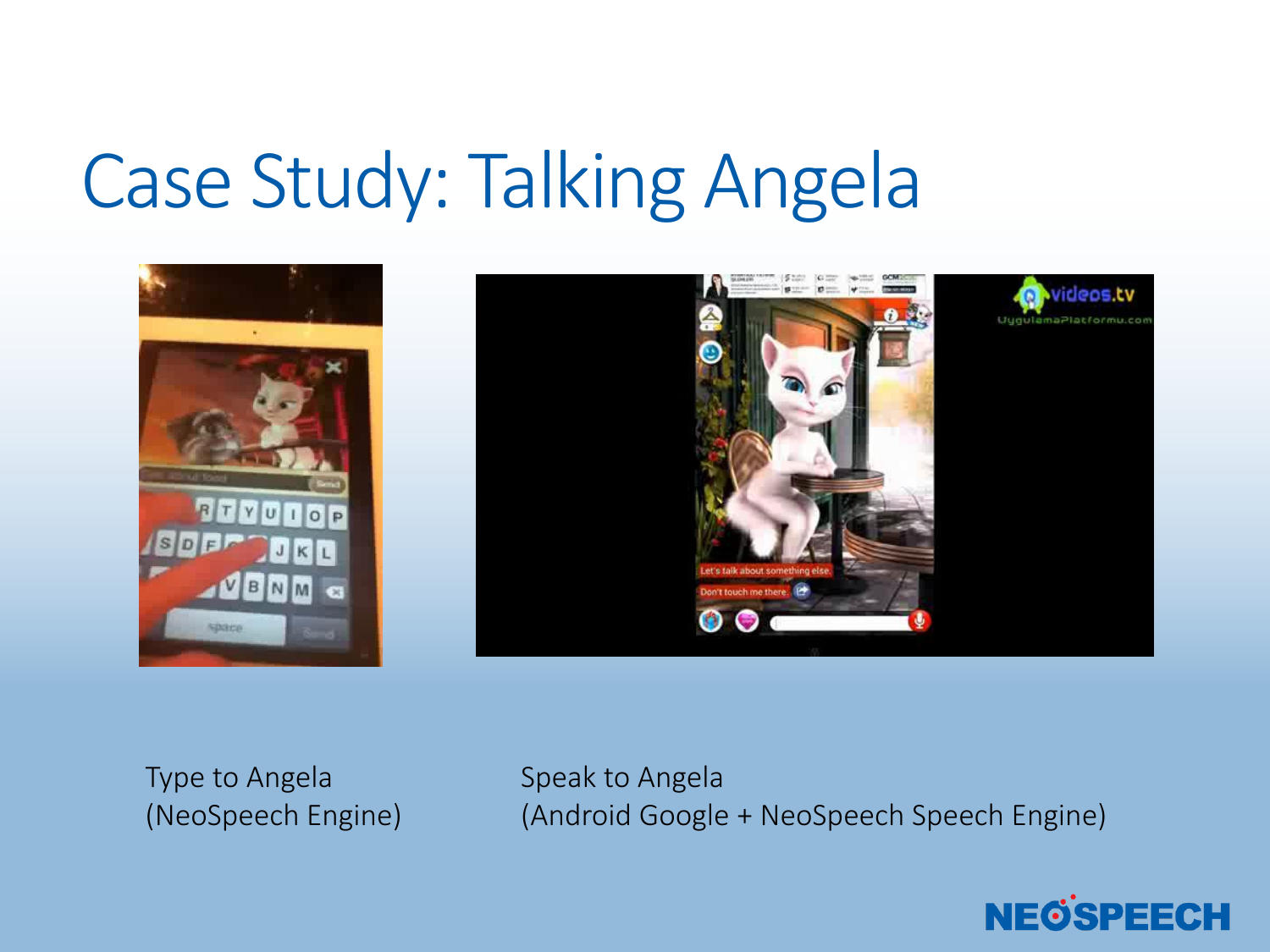## TTS Deployment Model: Cloud

 Players: Acapela, CereProc, NeoSpeech, Nuance, and non-OEM service (licensing) providers.

Pros: High-quality, small-size app.

Audio sample:



Cons: Internet required, no high-capacity deployments.

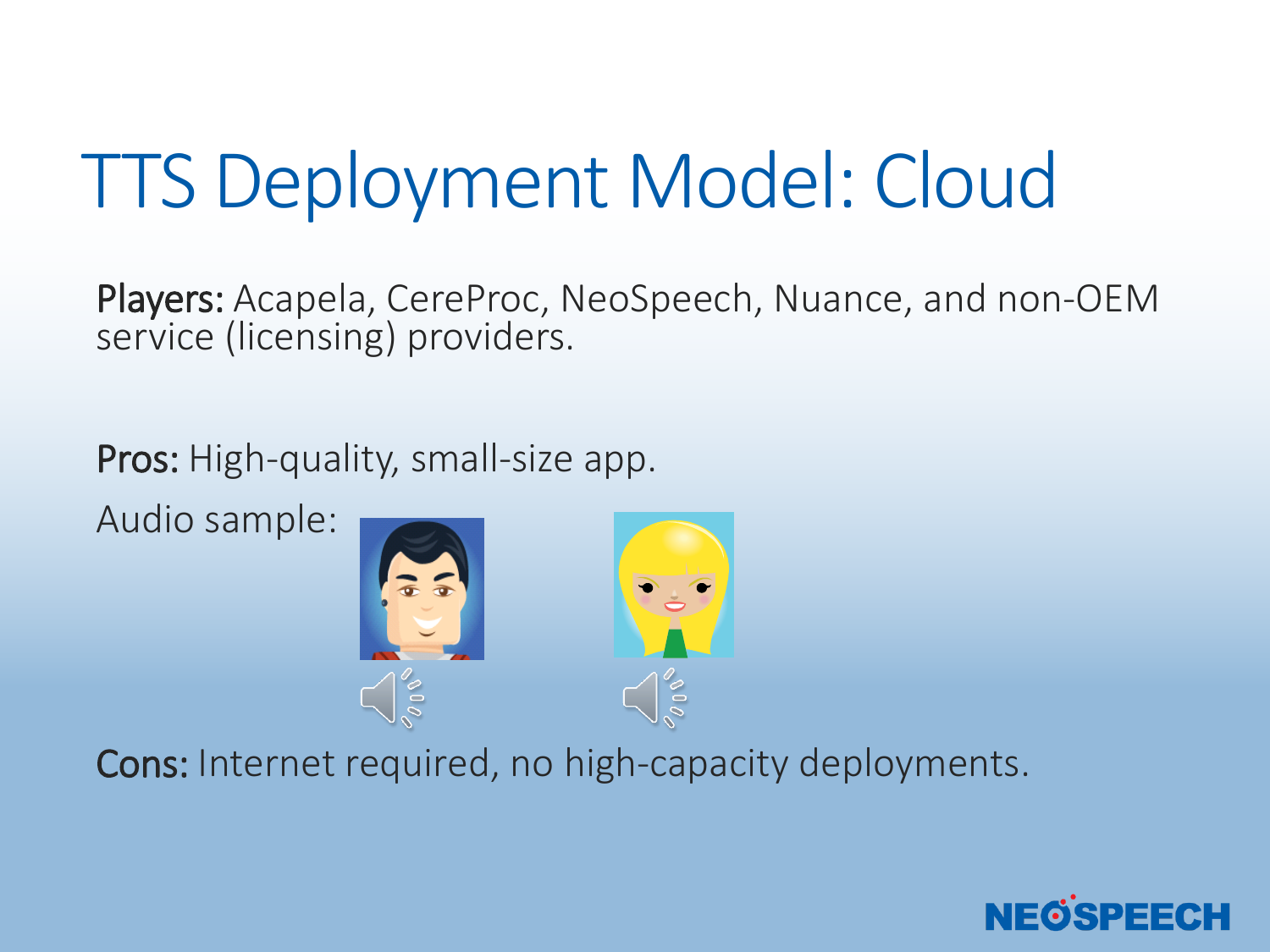#### Cloud Model

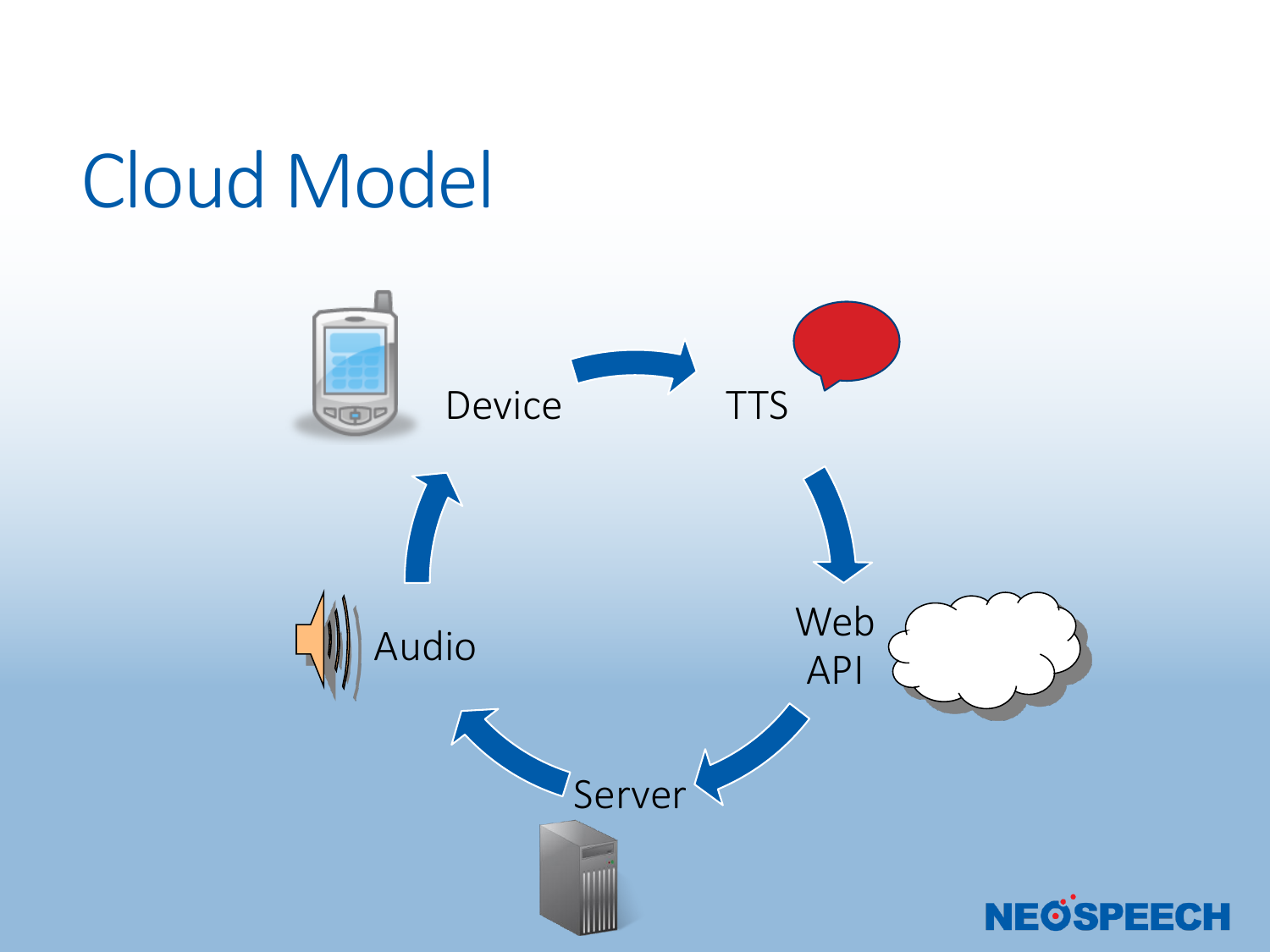#### TTS Deployment Model: Embedded

Concatenative Speech Synthesis

Players: Acapela, Cepstral, CereProc, Ivona (Amazon), NeoSpeech, Nuance (SVOX).

Pros: High-quality.

Cons: Large Footprints (32-128MB).

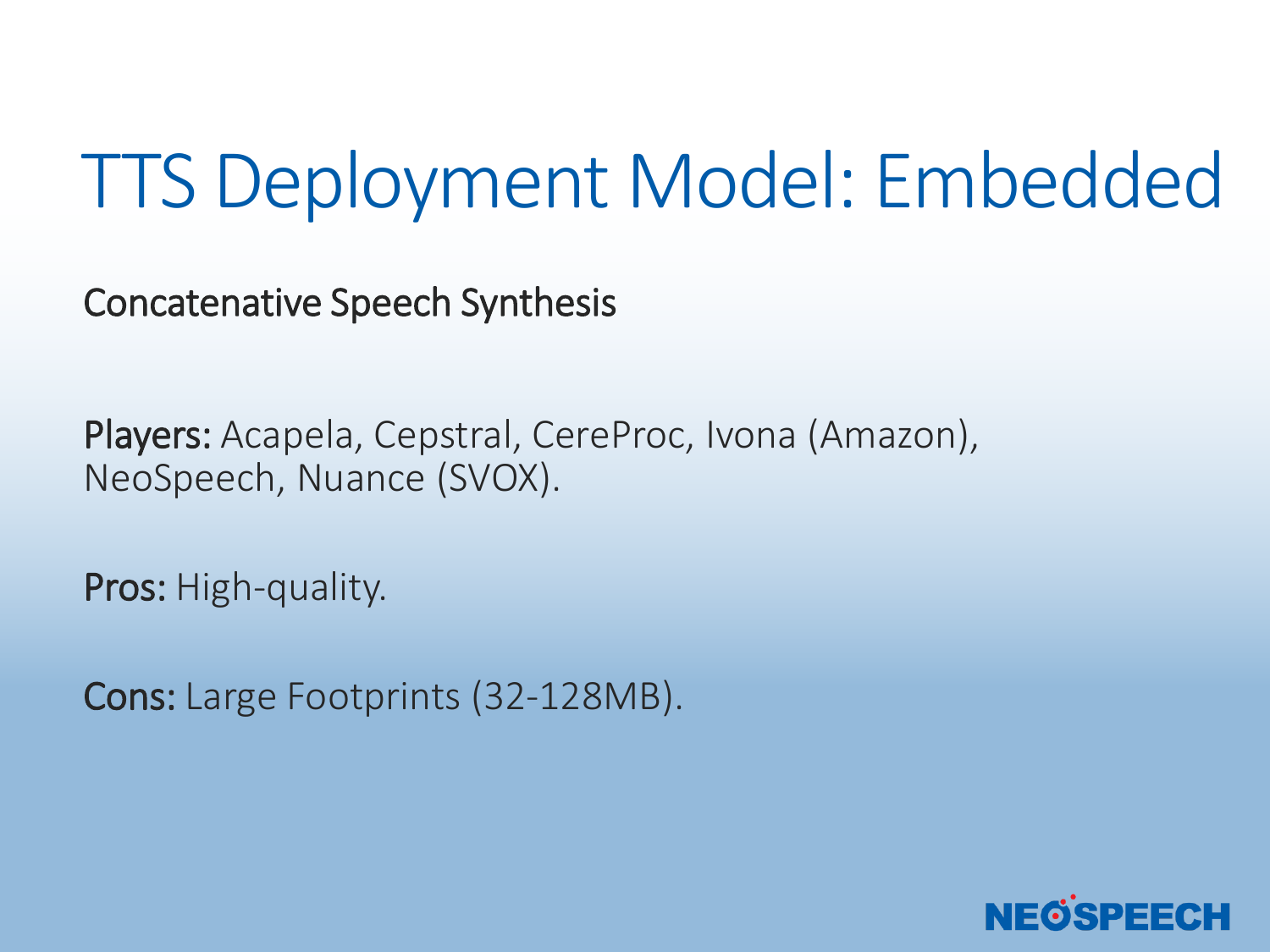#### HTS Embedded Model

The HMM-Based Speech Synthesis System (HTS) is developed by Nagoya Institute of Technology and other working groups.

Players: NeoSpeech, Nuance, Festival

Pros: Small Footprint (~10MB)

Cons: Low-quality

Audio sample:



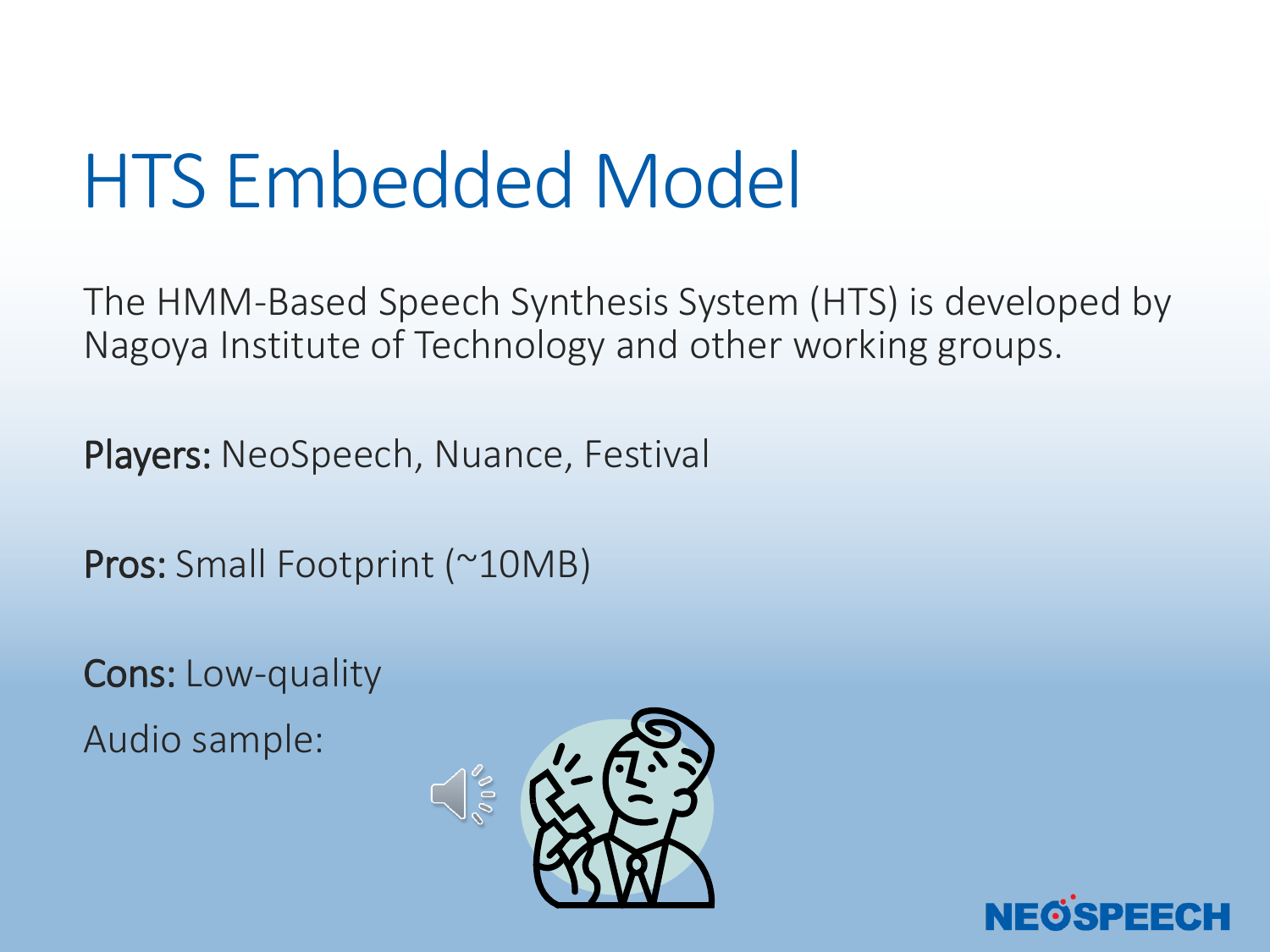#### Embedded Model



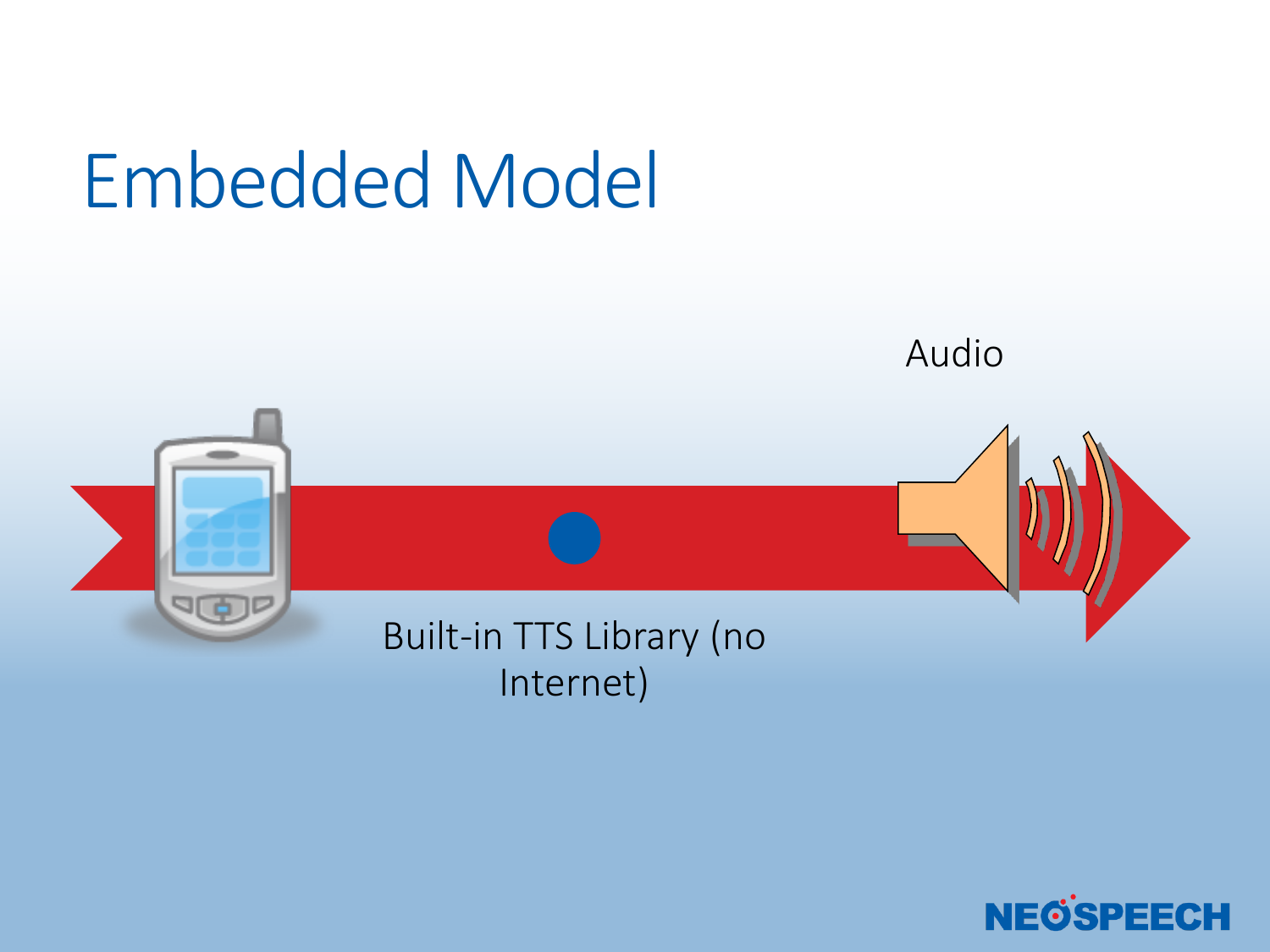#### The Future of Personal Assistants